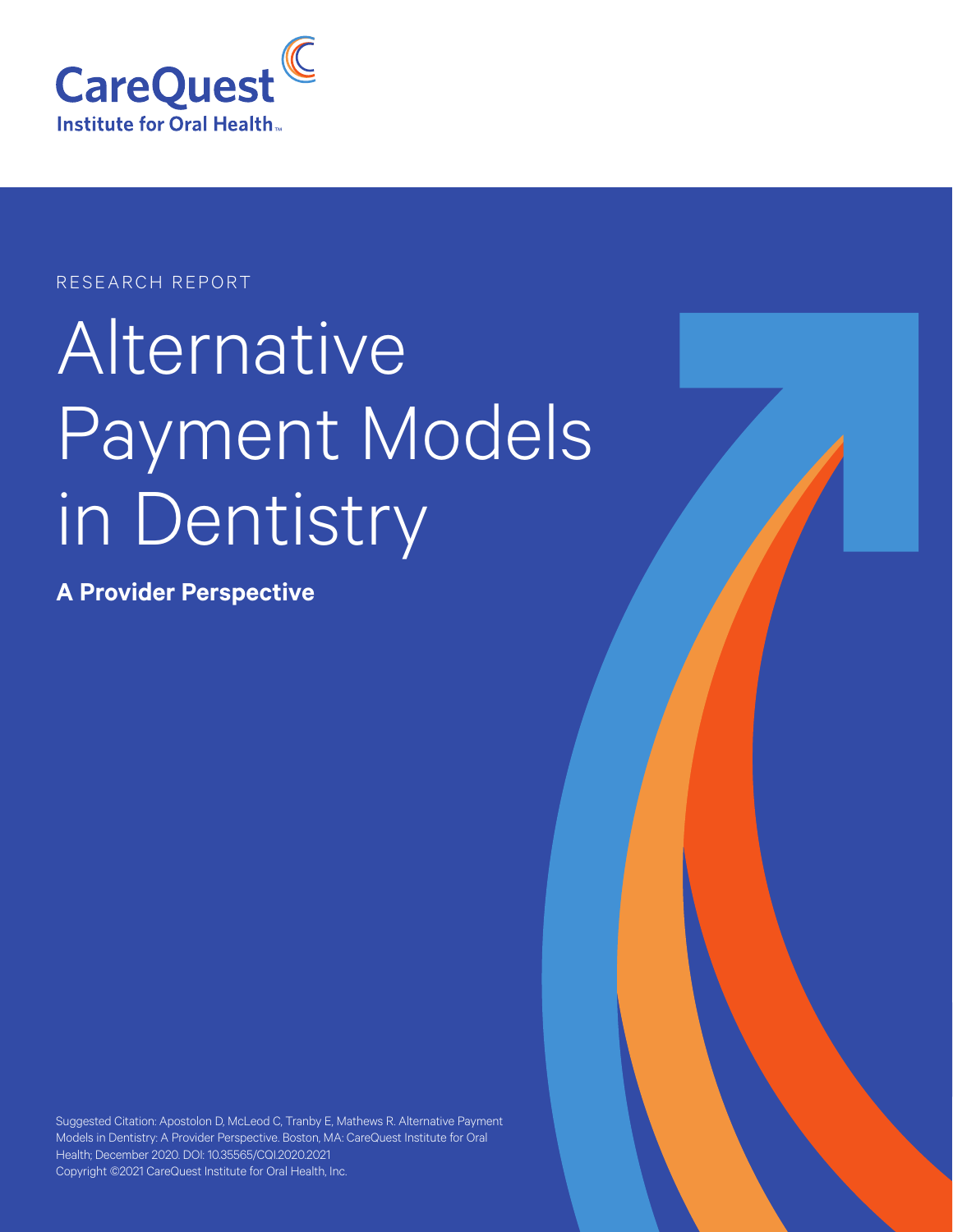### Authors

### **Danielle Apostolon, BS** Training Specialist, Oral Health Value-Based Care CareQuest Institute for Oral Health

**Caroline McLeod, RDH, MS** Value-Based Solutions Manager CareQuest Institute for Oral Health

### **Eric P. Tranby, PhD**

Data and Impact Manager, Analytics and Evaluation CareQuest Institute for Oral Health

### **Rebekah Mathews, MPA**

Director, Value-Based Care CareQuest Institute for Oral Health

### Acknowledgments

#### **Julie Frantsve-Hawley, PhD, CAE**

Director, Analytics and Evaluation CareQuest Institute for Oral Health

#### **Madhuli Thakkar, BDS, MPH**

Biostatistician, Analytics and Evaluation CareQuest Institute for Oral Health

#### **Bob Russell, DDS, MPH, MPA, CPM**

Senior Advisor, Dental Director and Bureau Chief CareQuest Institute for Oral Health

Oral and Health Delivery Systems Bureau, Division of Health Promotion and Chronic Disease Prevention Iowa Department of Public Health

#### **Sean Boynes, DMD, MS**

Vice President, Health Improvement CareQuest Institute for Oral Health

#### **Myechia Minter-Jordan, MD, MBA**

President and CEO CareQuest Institute for Oral Health Catalyst Institute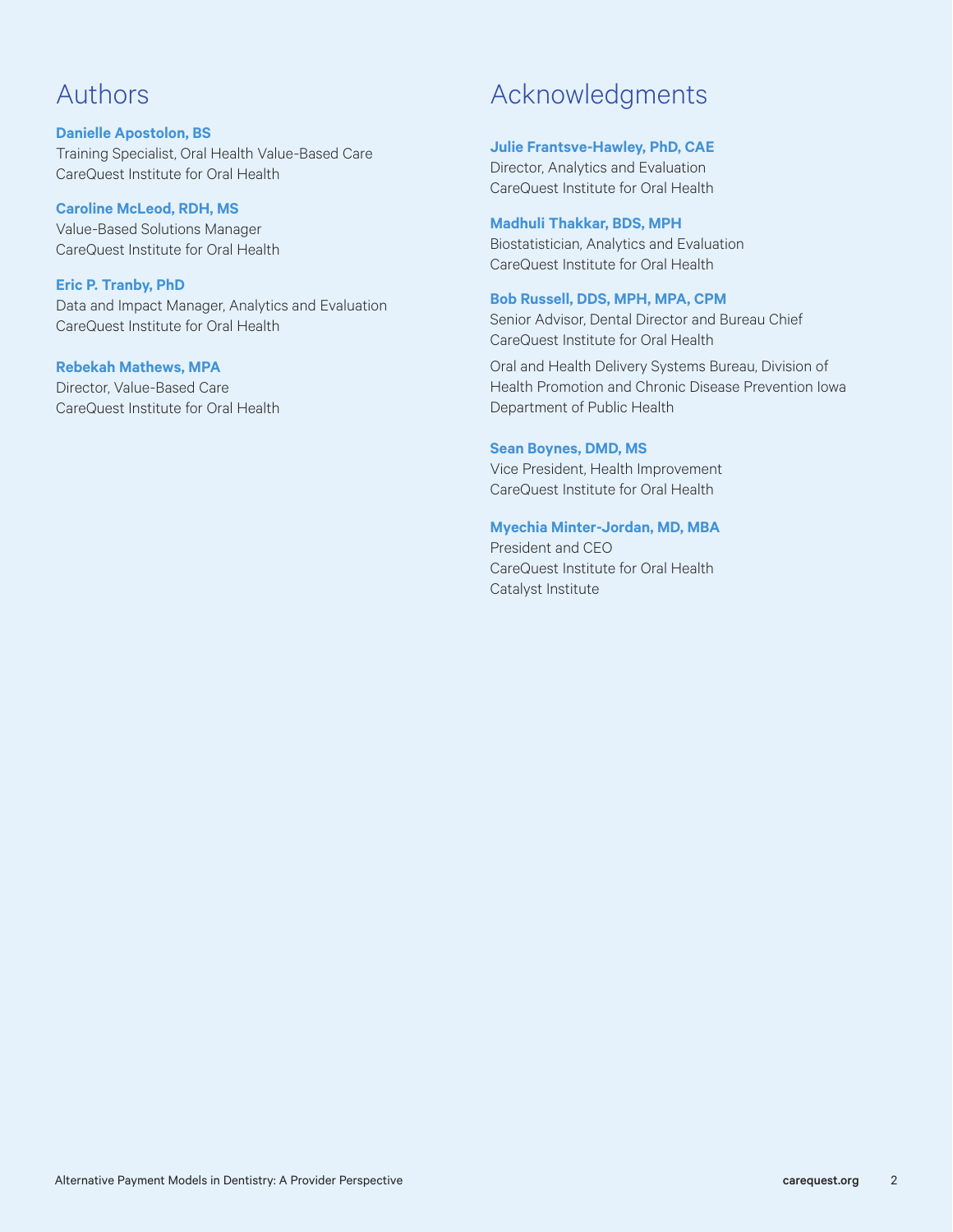

### Value-Based Care and Alternative Payment Models

Oral Health Value-Based Care (OHVBC) is a care delivery model in which providers are offered incentives to demonstrate value by preventing dental disease and keeping patients healthy. This means placing value on quality care and health outcomes, not on the cost and volume of services as in the fee-for-service (FFS) model most common today.

Medicaid provides health coverage to 68.8 million Americans and, while jointly funded by the federal government and states, is administered by state Medicaid agencies. State agencies in growing numbers are contracting with managed care entities for administration of core services to better manage costs and utilization of services. Medicaid managed care contracts include performance goals for managed care entities, such as managing costs, utilization and improving health care quality.<sup>1</sup> These are shared objectives found within value-based contracts with providers. A key driver in the success of value-based care (VBC) is aligning new alternative payment models (APMs) to reward quality care and outcomes, rather than for the volume of services. APMs are increasingly being used both in [Medicaid](https://www.kff.org/medicaid/issue-brief/10-things-to-know-about-medicaid-managed-care/) and [Medicare](https://www.healthaffairs.org/do/10.1377/hblog20191020.962600/full/), and are even entering private insurance. In fact, nearly [70% of Medicaid beneficiaries](https://www.kff.org/medicaid/issue-brief/10-things-to-know-about-medicaid-managed-care/) are enrolled in managed care plans today. A majority of states have set targets for managed care contracts to cover a certain percent of provider

payments to fall under an APM. In fact, a majority of Medicaid managed care plans use at least one APM for a portion of providers that include incentive payments and are linked to performance measure .2



are enrolled in managed care plans today Wearly<br> **70%** of Medicaid<br>
one appelled in managed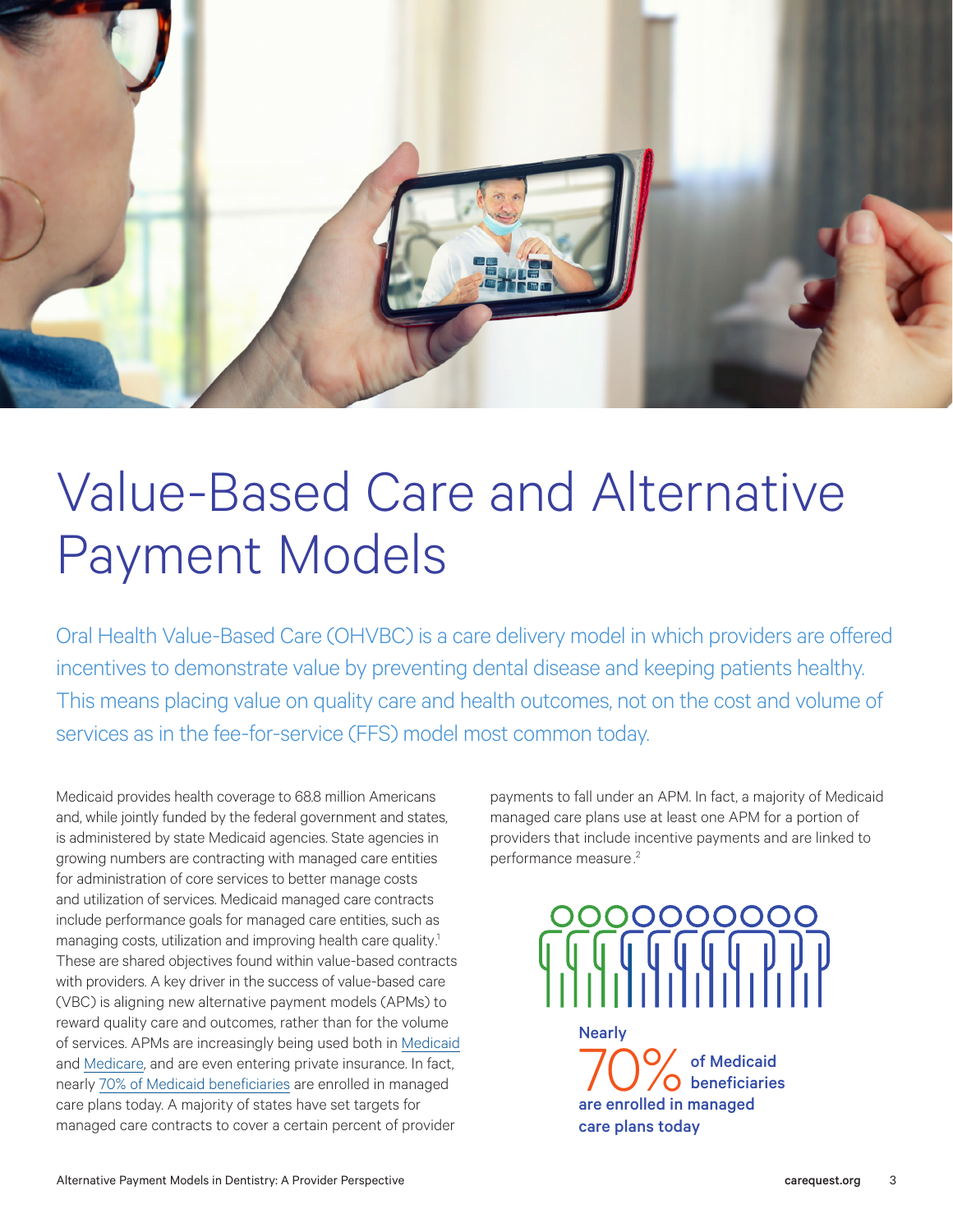

APMs are not common in commercial or Medicaid dental contracts; currently only [16 states have](https://www.ada.org/en/public-programs/action-for-dental-health/strengthening-the-dental-safety-net/medicaid-managed-care) some portion of their beneficiaries on APMs. A recent analysis of [Medicaid claims](https://decisionsindentistry.com/article/exploring-alternative-payment-models-oral-health-care/)  [data](https://decisionsindentistry.com/article/exploring-alternative-payment-models-oral-health-care/) shows that APMs increased from 27% of all dental claims in 2013 to 33% of all dental claims in 2017. This payment transformation will likely increase in the very near future because the Centers for Medicare & Medicaid Services (CMS)

sent a [letter](https://www.cms.gov/newsroom/fact-sheets/value-based-care-state-medicaid-directors-letter) to state Medicaid directors in September 2020 that included guidance for states on how to advance VBC across their health care systems, with a particular emphasis on Medicaid populations, and shared pathways for adoption of such approaches.<sup>3</sup> While APMs are being increasingly adopted by public health care payers, such as CMS, the path toward value-based payment in dentistry will involve incremental approaches since public financing coverage plays a smaller role in dentistry than in medicine.

Implementing VBC and APMs in dentistry involves a substantial shift in the way dental care is delivered and practice finances are managed (Figure 1). In order to understand dental providers' knowledge of and willingness to participate in APMs, the DentaQuest Partnership for Oral Health Advancement conducted a survey of DentaQuest participating providers in August 2020. The survey was completed by 2,757 dental providers in more than 20 states.



Figure 1: Characteristics of Traditional Dental Care Compared to Oral Health Value-Based Care (OHVBC)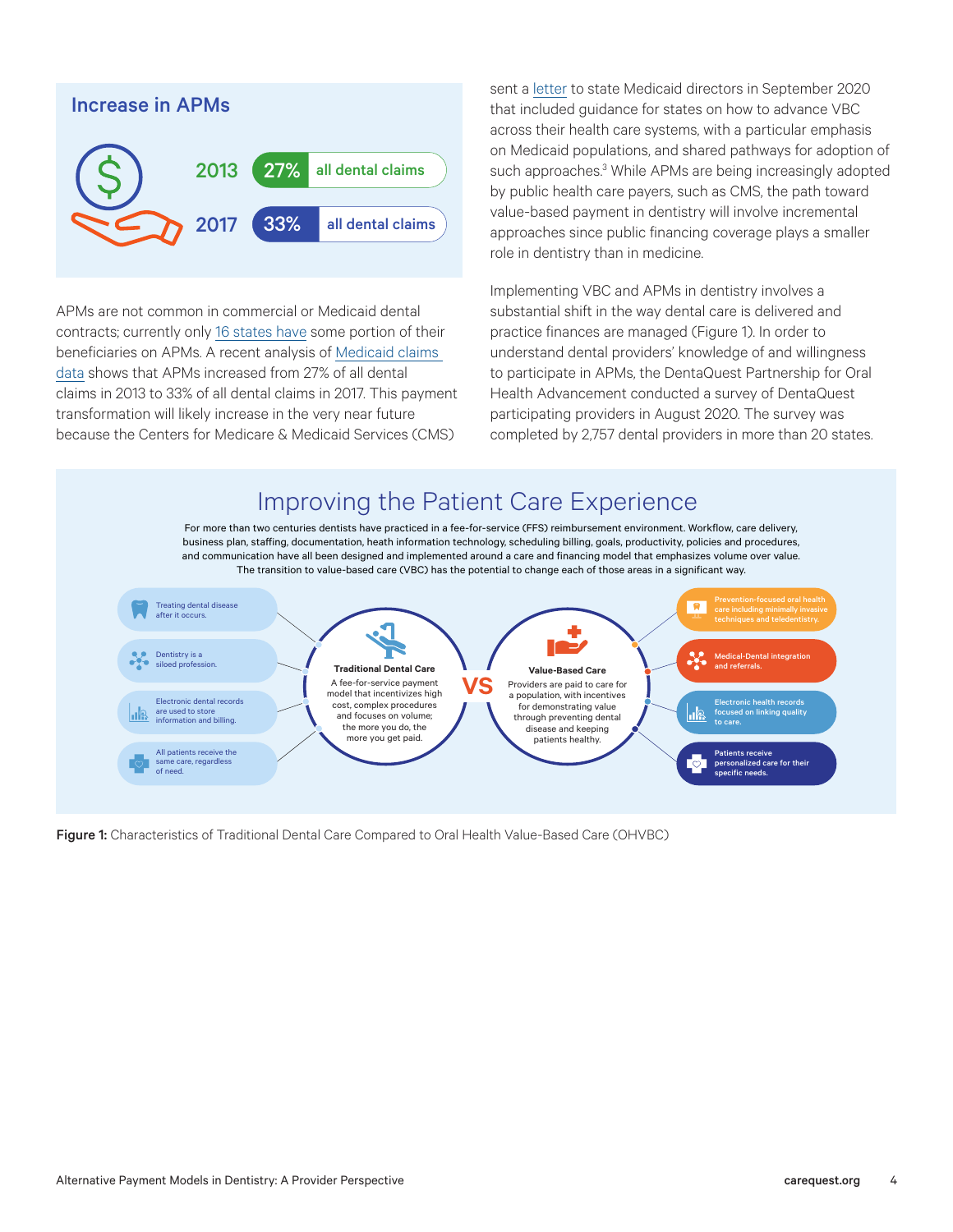## Lack of Awareness of APMs

The survey found that nearly half (51%) of responding providers have never heard of APMs in dentistry, while 35% had only heard of APMs or knew a little about them.

### *Some groups of providers were more familiar with APMs than others:*

- Dental directors and other dental leadership knew more about APMs (44%) as compared to dental office managers, dentists, and executive leadership (36–39%).
- Providers who practice in a Federally Qualified Health Center (FQHC) (41%); those in a private practice with multiple locations (39%); and those whose practice is affiliated with a franchise, large group, or dental service organization (36%) were more likely to have heard of or know a little about APMs compared to those with a private practice in a single location (34%).

### Of responding providers:



### Providers' Interest in Engaging with APMs

The COVID-19 pandemic is a source of stress and uncertainty for providers, with potential long-term implications for the revenue cycle in dentistry. The FFS reimbursement system that forms the basis of provider reimbursement provides incentives for volume of care and high revenue-generating procedures, both of which are difficult or impossible to sustain in a pandemic when dental practices need to continue to prioritize infection control. The adoption of new infection control procedures and restrictions to adhere to social distancing rules decreases daily volume.

Results from the current survey found that COVID-19 has generally increased or had no impact on dental provider interest in learning or engaging in alternative payment models.

This difficulty is evident in a previous survey of this network of providers conducted by DentaQuest Partnership in June 2020, where about [90% of dental providers](https://www.dentaquestpartnership.org/learn/online-learning-center/resource-library/dental-cares-new-normal-provider-survey-reveals-need-0) reported decreases in patient visits during the early months of the pandemic, with an average decline of 51% in volume. While there has been a rebound in recent months, the current survey finds that only [35% of dental providers](https://www.dentaquestpartnership.org/difficult-path-covid-19-recovery) are experiencing normal or near normal levels of revenue.

Perhaps due to this drastic shift in patient volume and revenue, results from the current survey found that COVID-19 has generally increased or had no impact on dental provider interest in learning or engaging in APMs.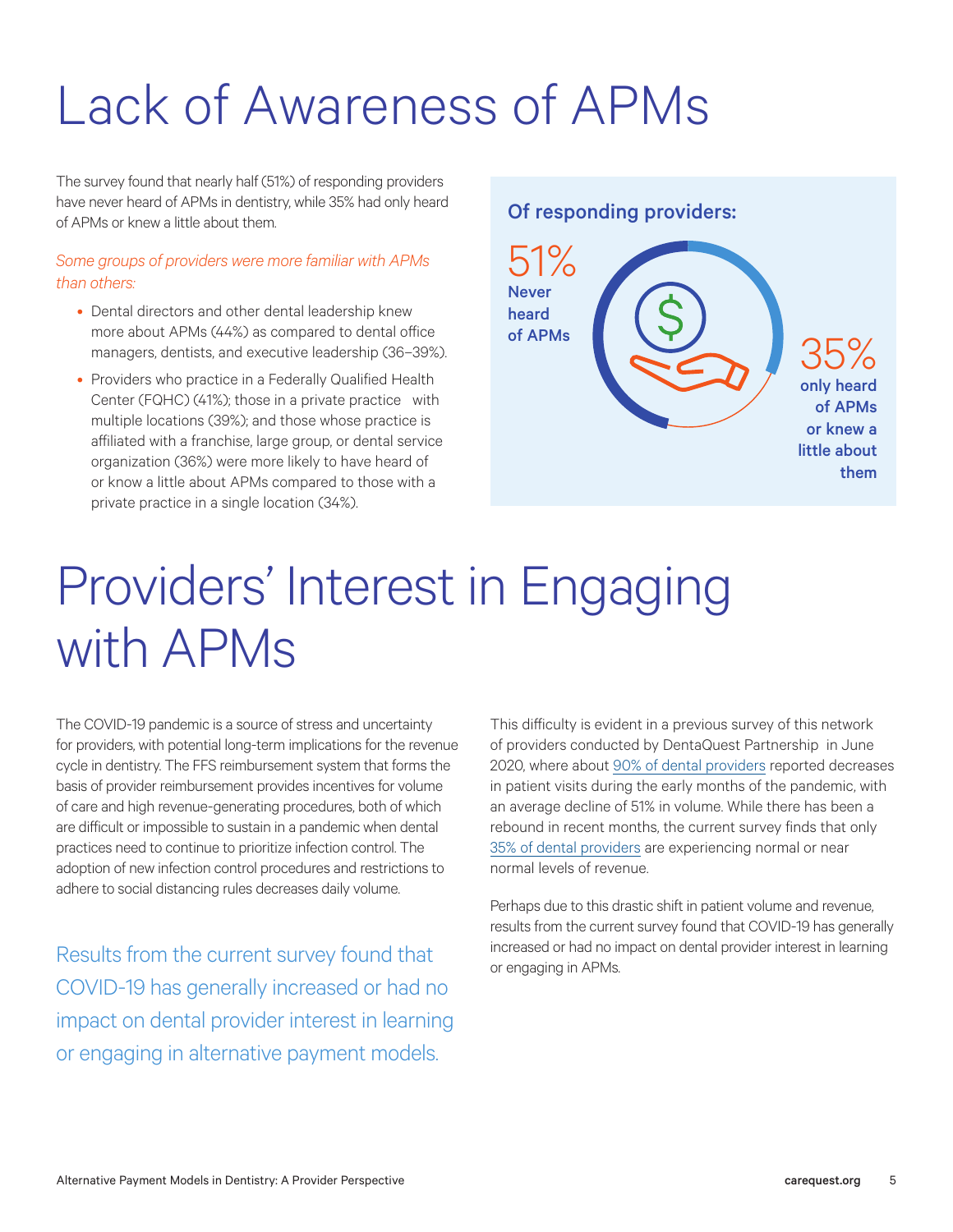### *Learning about APMs:*

- 52% of providers reported that COVID-19 increased or had no impact on their interest in learning more about APMs, while 46% said they did not know if COVID-19 affected their interest in learning more.
- Providers of color, providers with patients already on managed care contracts, practices in urban location, and providers who provide care using telehealth were all more interested in learning more about APMs, while providers who don't anticipate long-term changes in dentistry were less interested in learning more about APMs.

### *Engaging in APMs:*

- 38% of providers reported that COVID-19 increased or had no impact on their interest in engaging in APMs, while 55% said they did not know if COVID-19 affected their interest in learning more.
- Providers of color, providers with patients already on managed care contracts, and those with urban practices were all more interested in engaging with APMs, while providers who don't anticipate long-term changes in dentistry were less interested in engaging with APMs.

### Types of APMs

Of the various types of APMs, providers see the most benefit in capitation models. Among providers who expressed interest in learning more or engaging in APMs, 52% were extremely or moderately interested in full capitation, 44% were extremely or moderately interested in partial capitation, and 38% were extremely or moderately interested in risk sharing.

The [Health Care Payment Learning & Action Network](https://hcp-lan.org/apm-refresh-white-paper/)

developed an APM framework based on a payment classification system originally developed by CMS. The framework classifies APMs based on the extent to which payments reward value of service, rather than volume. Within this classification system (Figure 2), payment models advance from Category 1 FFS through Category 4 population-based payment or full capitation.

APMs may help dental practices maintain revenue during the pandemic. Prospective payments, such as capitation, would secure a steady revenue stream for the patient base even if there Providers who are more interested in learning about and engaging with APMs may have had a more difficult experience during the pandemic, anticipate that the changes they have had to adapt to are longstanding, and are open to innovations in their model of care. They also may have resources and an environment that aligns with the overarching goals of VBC — improving patient experience, lowering the cost of care, and providing comprehensive coordinated care. For example, FQHCs participate in quality improvement initiatives focusing on care interventions such as caries risk assessment, prevention and disease management, and interprofessional practice. In addition, 34% of FQHCs have dental staff [embedded in primary care.](https://nnoha.org/download/integrated-care-models-survey-results-embedded-dental-providers/) As a result, their model of care and organizational infrastructure may allow for an advantage for engaging in APMs and VBC delivery systems.

are fluctuations in patient volume or a change in care pathways driven by risk status or disruptions to operations as we have seen from the pandemic. Therefore, dental practices could receive help as a result of improved financial stability; the stable revenue stream would allow for a flexible delivery system that is capable of adjusting to environmental limitations to in-office care by supplying a margin of capital for upgrades.<sup>4</sup>

Transformation to a new care delivery model requires investments in workforce, governance structures, and data and analytical capabilities in order to monitor and manage patients' outcomes over time. Providers would want to know the expected impact on their finances and whether it outweighs the cost of changing their business model, especially during a pandemic when practices are already stressed and need to invest in additional infection control equipment and techniques.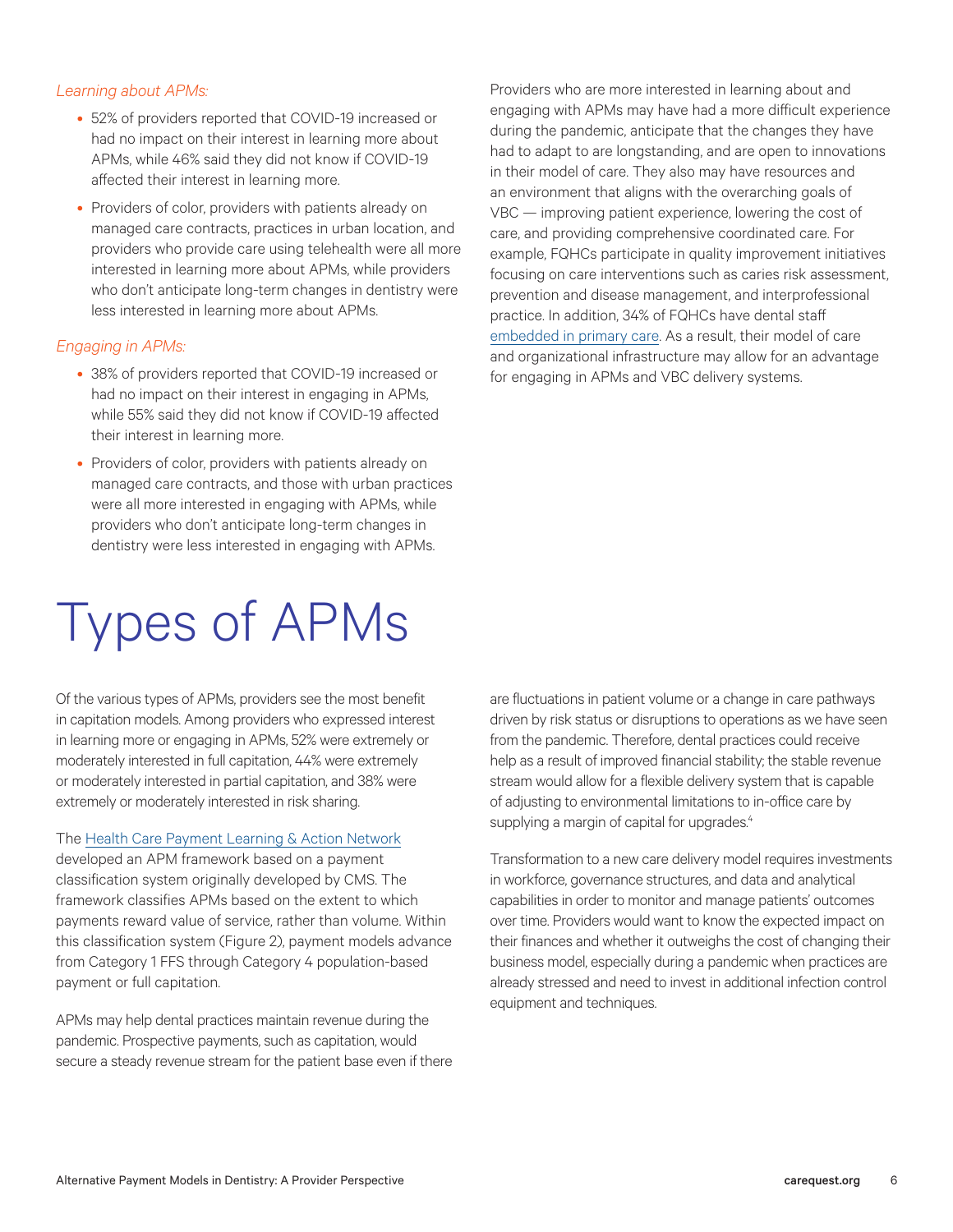

Figure 2: APM framework payment classification system

### Conclusions

These results show the need for further education about APMs and the VBC model among providers as well as growth of its evidence-base in dentistry. In addition to education, further testing and piloting of VBC models in dentistry to show how this care delivery system can be effective for improving patient outcomes, reducing the cost of care, and preventing disease is important. Providers need to increase their awareness of the differences between FFS and APMs like VBC and how they can be applied in dentistry.

Providers need to increase their awareness of the differences between fee-for-service and alternative payment models like value-based care and how they can be applied in dentistry.

While there are many opportunities, there also are significant barriers and professional politics involved with the growth of VBC in oral health. A VBC [symposium](https://onlinelibrary.wiley.com/doi/10.1111/jphd.12395) held in December 2019 and hosted by DentaQuest Partnership convened national VBC experts to develop a gap analysis and capture insights into professional readiness for VBC design.<sup>5</sup> These findings are forthcoming in the December 2020 issue of the Journal of Public Health Dentistry. In the reports and commentary developed by this group, additional barriers recognized included a lack of agreement on oral health outcomes measurement, lack of widespread awareness of value-based daily operations, an uneasiness within dental operations to take on the added financial risk, and concerns with activating patients to take charge of their own health. Provider education that addresses barriers to adopting VBC and APMs can increase awareness of this payment approach and foster incremental changes along with financial incentives for improved efficiencies. Evidence shows that VBC is here to stay, and dental programs are recognizing the necessity of diversifying payment models.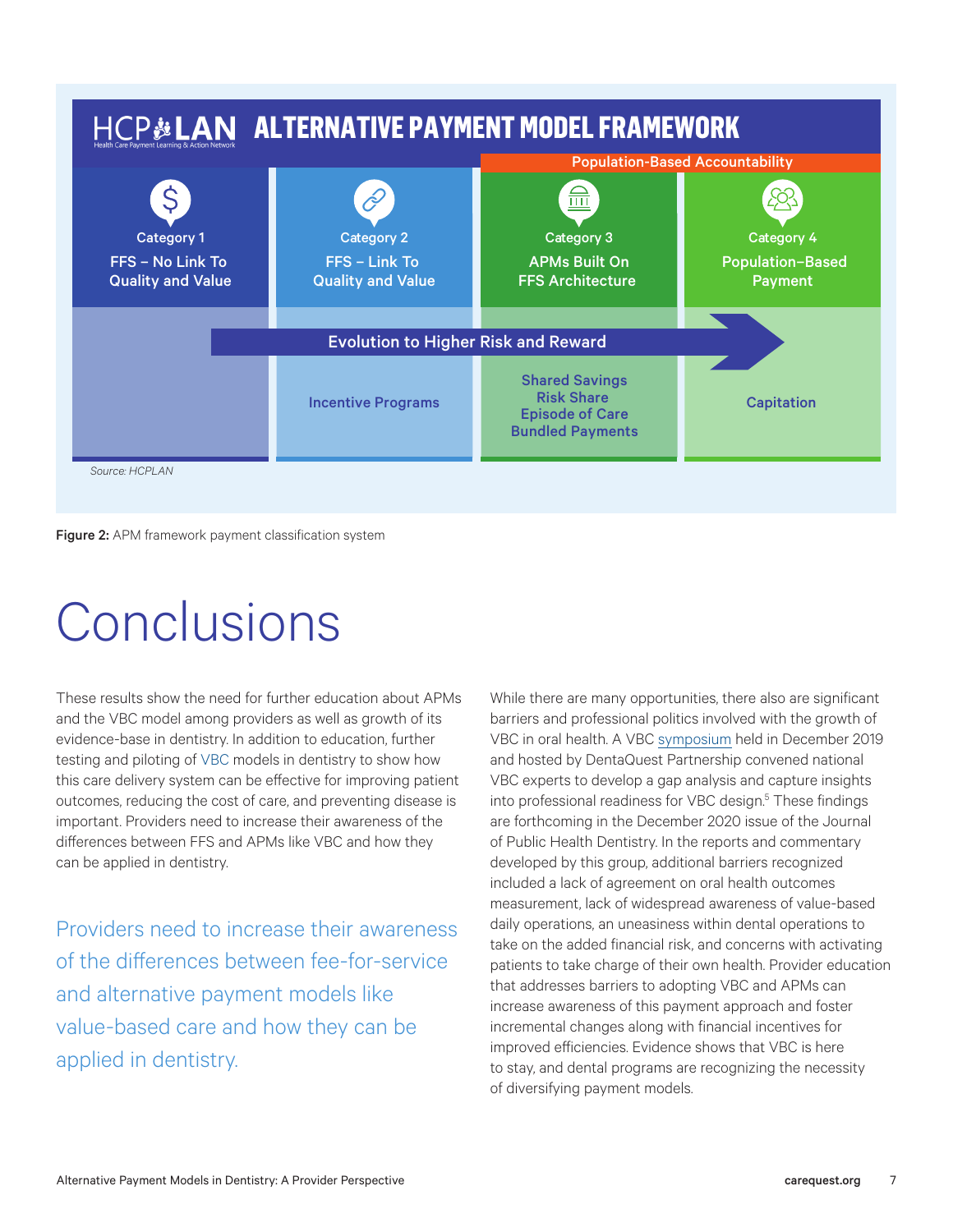Dental programs could benefit from intentional efforts to integrate VBC as they restore oral health services following the COVID-19 pandemic. APMs give providers an opportunity to receive incentives for prevention, minimally invasive care, and integration of oral health into overall health. However, providers who practice in a single location will have different challenges than FQHCs and group practices, which may impact their awareness and interest in engaging in VBC. For example, FQHCs are positioned to provide integrated care, have an organizational structure with administration and information technology to focus on the operational aspects, and are required to report on a variety of quality metrics through the Health Resources and Services Administration. Regardless of the type of dental practice, components will need to be in place for VBC readiness, such as technology infrastructure, reporting and analytics, ability to predict utilization and costs, and a business plan that supports the health of the population served.



Resources: The DentaQuest Partnership for Oral Health Advancement supplies a variety of OHVBC resources including online [learning modules](https://www.dentaquestpartnership.org/learn/online-learning-center/online-courseware/oral-health-value-based-care-series) and [readiness assessment]( https://www.dentaquestpartnership.org/learn/safety-net-solutions/oral-health-value-based-care/ohvbc-readiness-assessment) to begin preparing for a change in payment structure.

## Methodology

The DentaQuest Partnership for Oral Health Advancement conducted this electronic survey from August 13 to September 1, 2020 by sending an emailed invitation and link to a list of 21,617 DentaQuest-enrolled dental providers in more than 20 states. Respondents were only asked to complete the entire survey if they indicated having a high degree of familiarity with their dental office's patient volume, staffing, dental insurance carriers, treatment protocols, and the office's pre- and post-COVID finances. A total of 2,767 dental providers partially or fully completed the survey, for a response rate of 13%, and 2,299 passed the screening questions.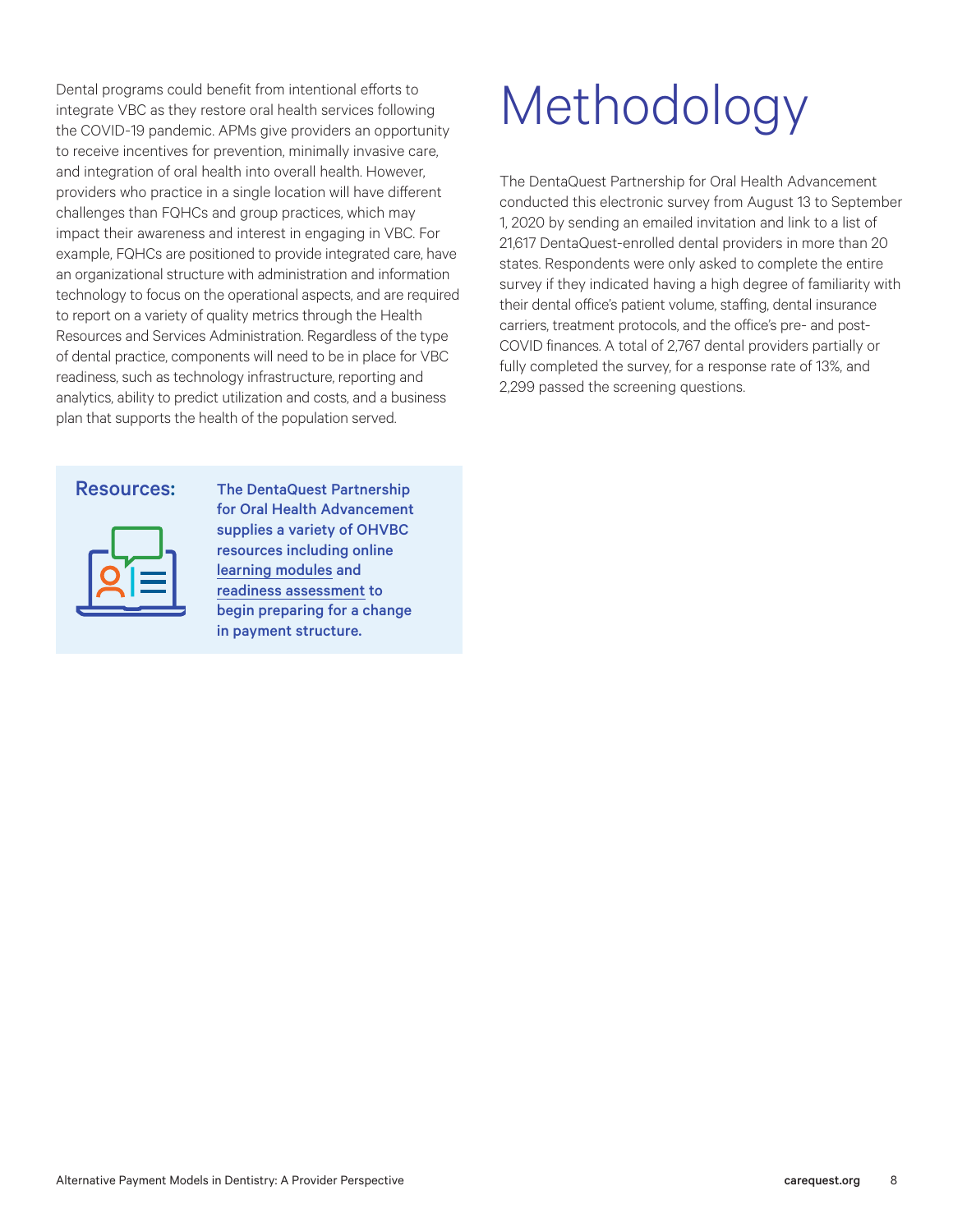### References

- 1. Managed Care | Medicaid [Internet]. Medicaid.gov. 2021 [cited 16 March 2021]. Available from: https://www.medicaid.gov/medicaid/managed-care/ index.html
- 2. Hinton E, Rudowitz R, Stoylar L, Singer N. 10 Things to Know about Medicaid Managed Care [Internet]. KFF. 2020 [cited 16 March 2021]. Available from: [https://www.kff.org/medicaid/](https://www.kff.org/medicaid/issue-brief/10-things-to-know-about-medicaid-managed-care/) [issue-brief/10-things-to-know-about-medicaid-managed-care/](https://www.kff.org/medicaid/issue-brief/10-things-to-know-about-medicaid-managed-care/)
- 3. Value-based Care State Medicaid Directors Letter | CMS [Internet]. Cms. gov. 2021 [cited 16 March 2021]. Available from: [https://www.cms.gov/](https://www.cms.gov/newsroom/fact-sheets/value-based-care-state-medicaid-directors-letter
) [newsroom/fact-sheets/value-based-care-state-medicaid-directors-letter](https://www.cms.gov/newsroom/fact-sheets/value-based-care-state-medicaid-directors-letter
)
- 4. National Association of Community Health Centers and DentaQuest Partnership for Oral Health Advancement. Oral Health Value-Based Care: The Federally Qualified Health Center (FQHC) Story. Boston, MA; August 2020. DOI: 10.35565/DQP.2020.2013
- 5. Boynes S, Nelson J, Diep V, Kanan C, Pedersen DN, Brown C, Mathews R, Tranby E, Apostolon D, Bayham M, Minter Jordan M. Understanding value in oral health: the oral health value based care symposium. Journal of public health dentistry. 2020 Sep;80:S27-34.